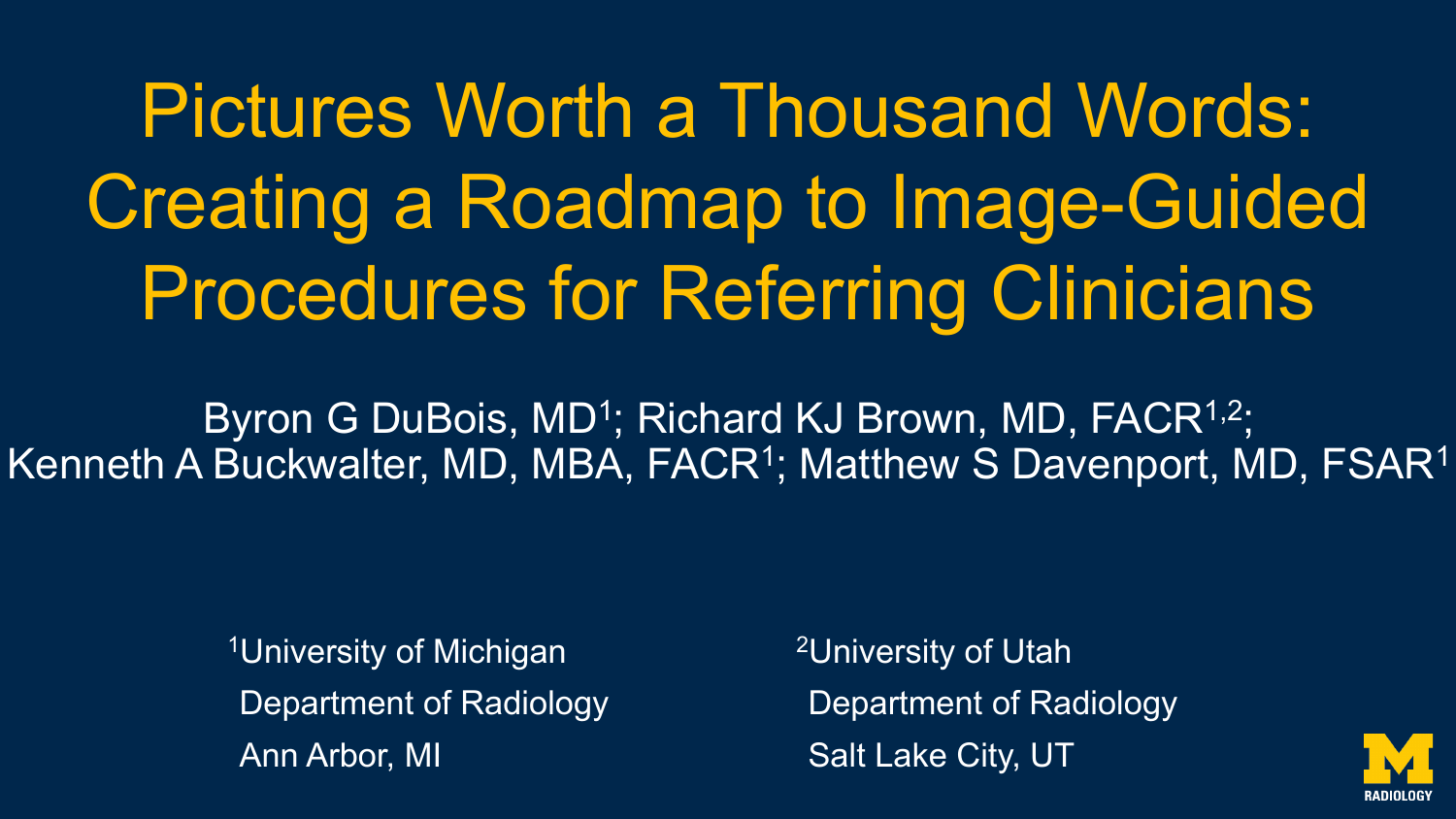## Background on Image-Guided Procedures (IGPs)

IGPs are minimally invasive procedures that use medical imaging for target visualization.

Simple IGPs (ex. abscess drainage) have little inter-case variability and should receive standardized periprocedural management.

Standardization is impeded when non-Radiology clinical teams are unfamiliar with periprocedural guidelines, contributing to frequent interservice questions and care delays.

The problem is magnified when referring clinicians cannot identify the Radiology Division responsible for a specific IGP, resulting in additional misdirected consult requests.

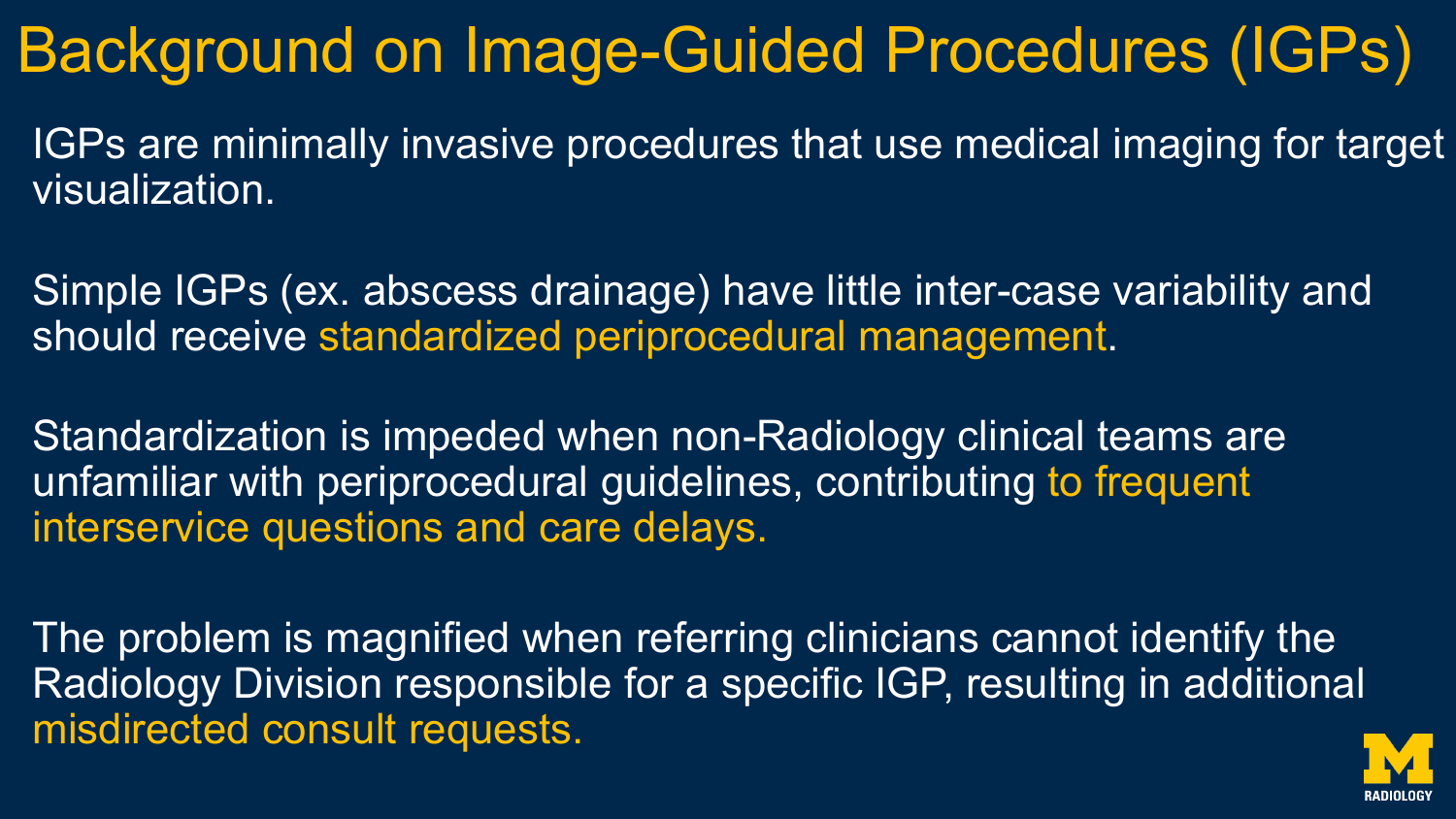## Baseline State Survey of Referring Clinicians





Ordering an IGP is straightforward

I know how to find the correct Radiology Division for an IGP when I am unsure Cross-Sectional Radiology requires prophylactic anticoagulation to be held prior to drain placement

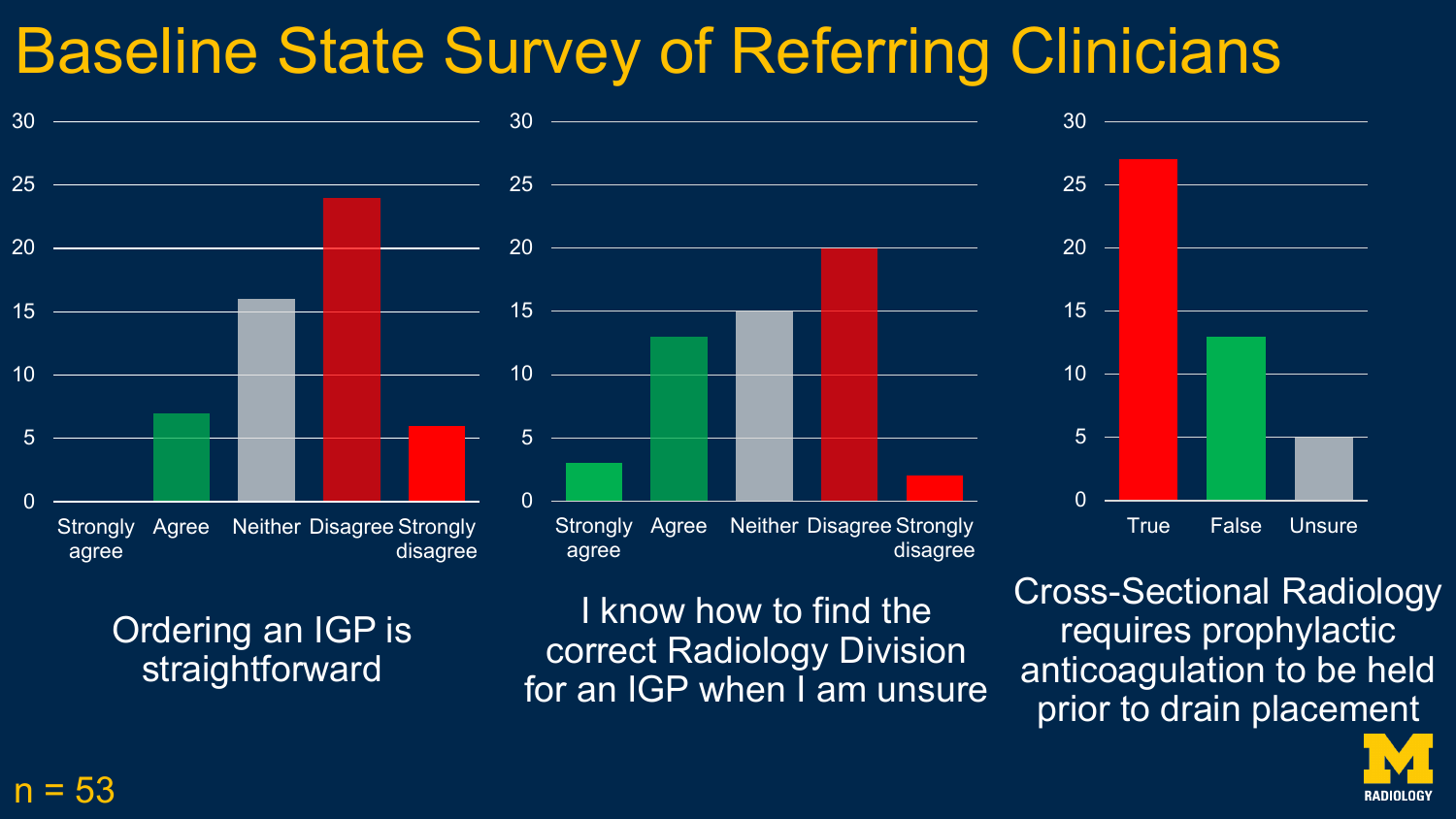### Baseline State Workflow and Failure Pathways



Each failure pathway typically results in communication between referring clinician and Radiology

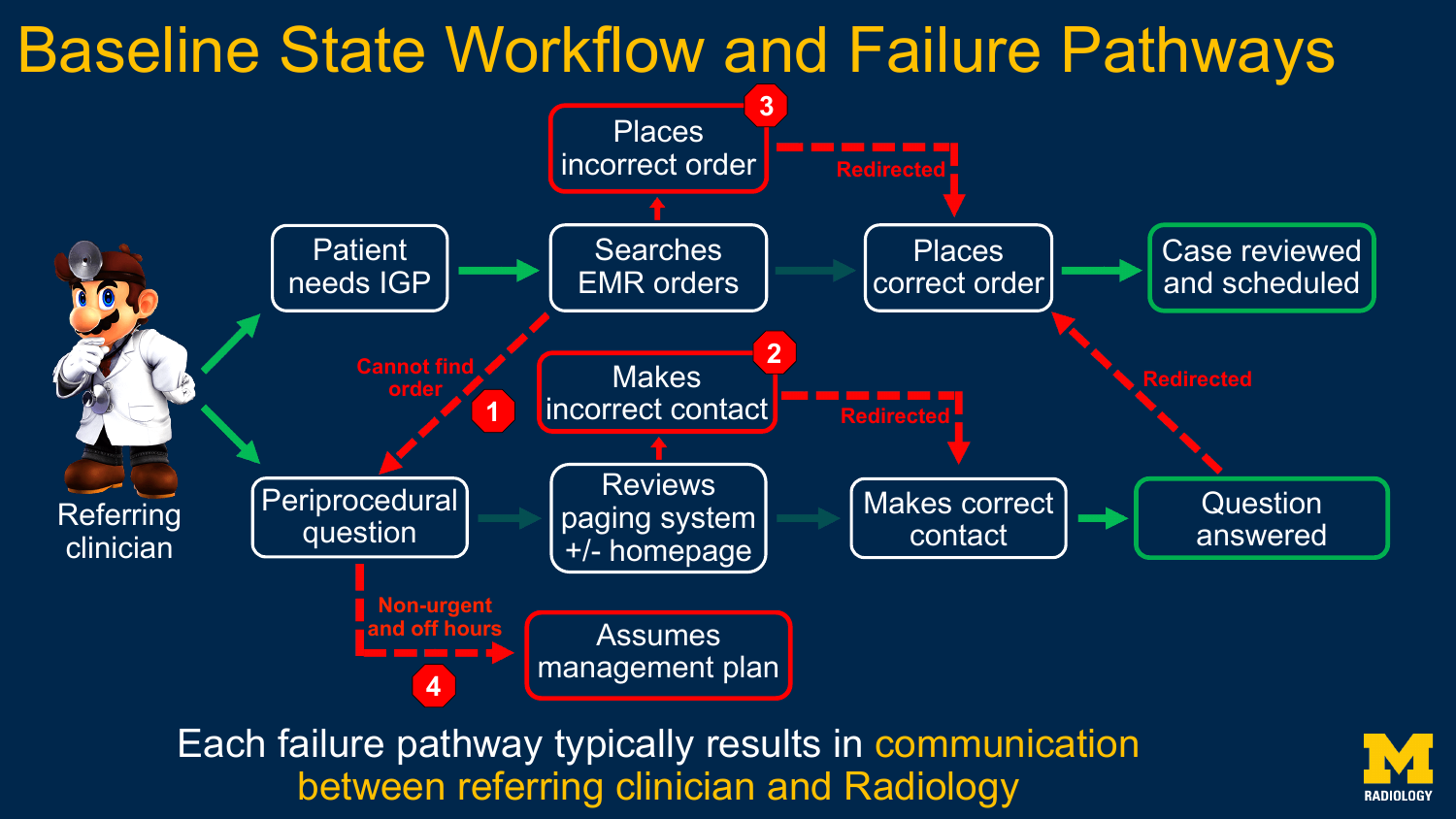

• "Are you the correct fellow to page for chest port removal?"

ago. What is plan for flushes?" • "What is the right order for suprapubic

catheter placement?"

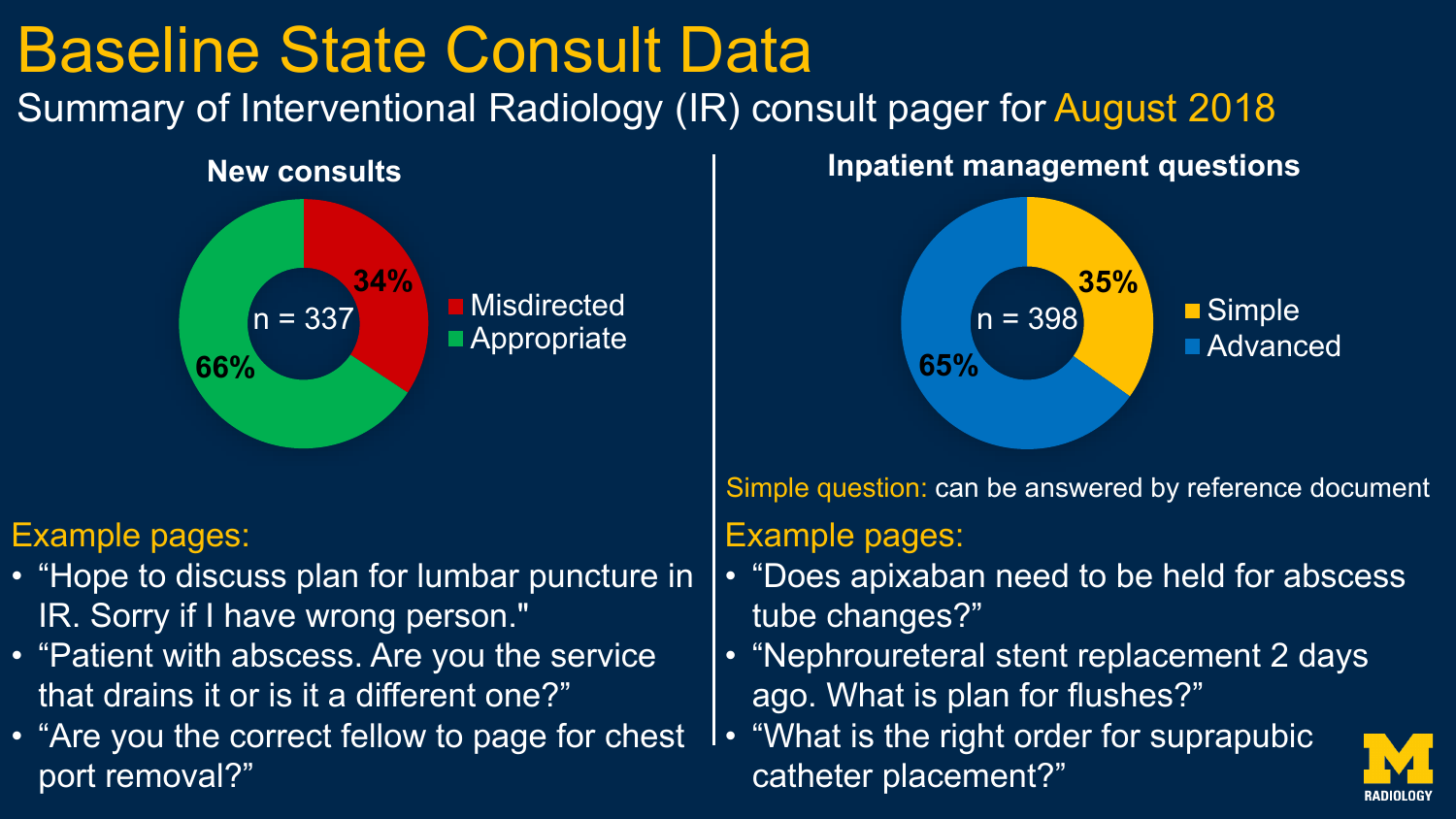# Solution - Graphic-Driven Clinical Tool



Step 1: Clinician selects anatomic region/organ system involved in desired IGP

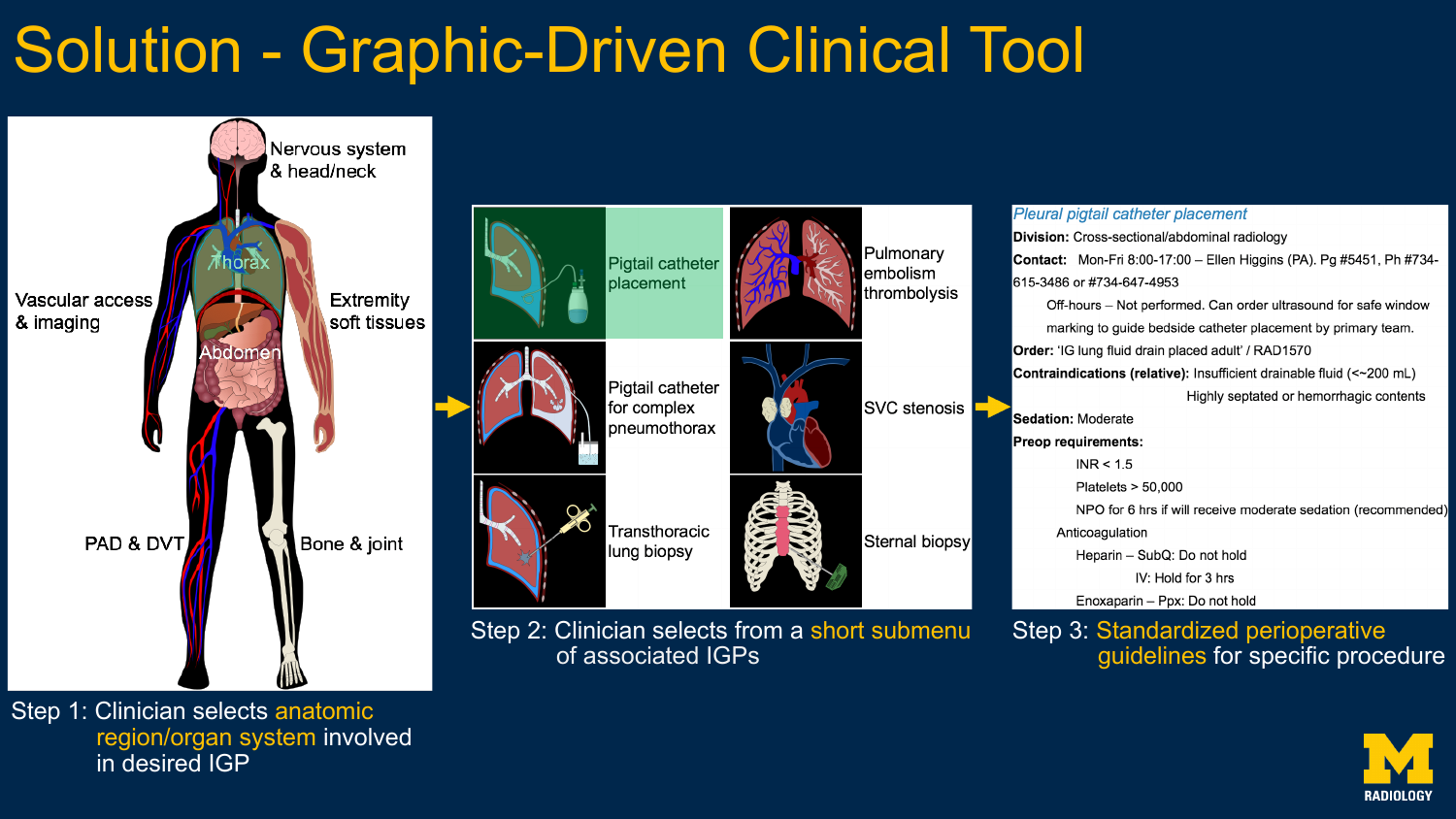## Current State – Clinical Tool Workflow

Clinical tool accessible by hyperlink on the Michigan Medicine clinical homepage

### **Radiology**

24/7 Reach a Radiologist Patient Preps | Steroid Preps Study Usage Guide | Procedure Guide



Resolved failure pathways reduce unnecessary communications

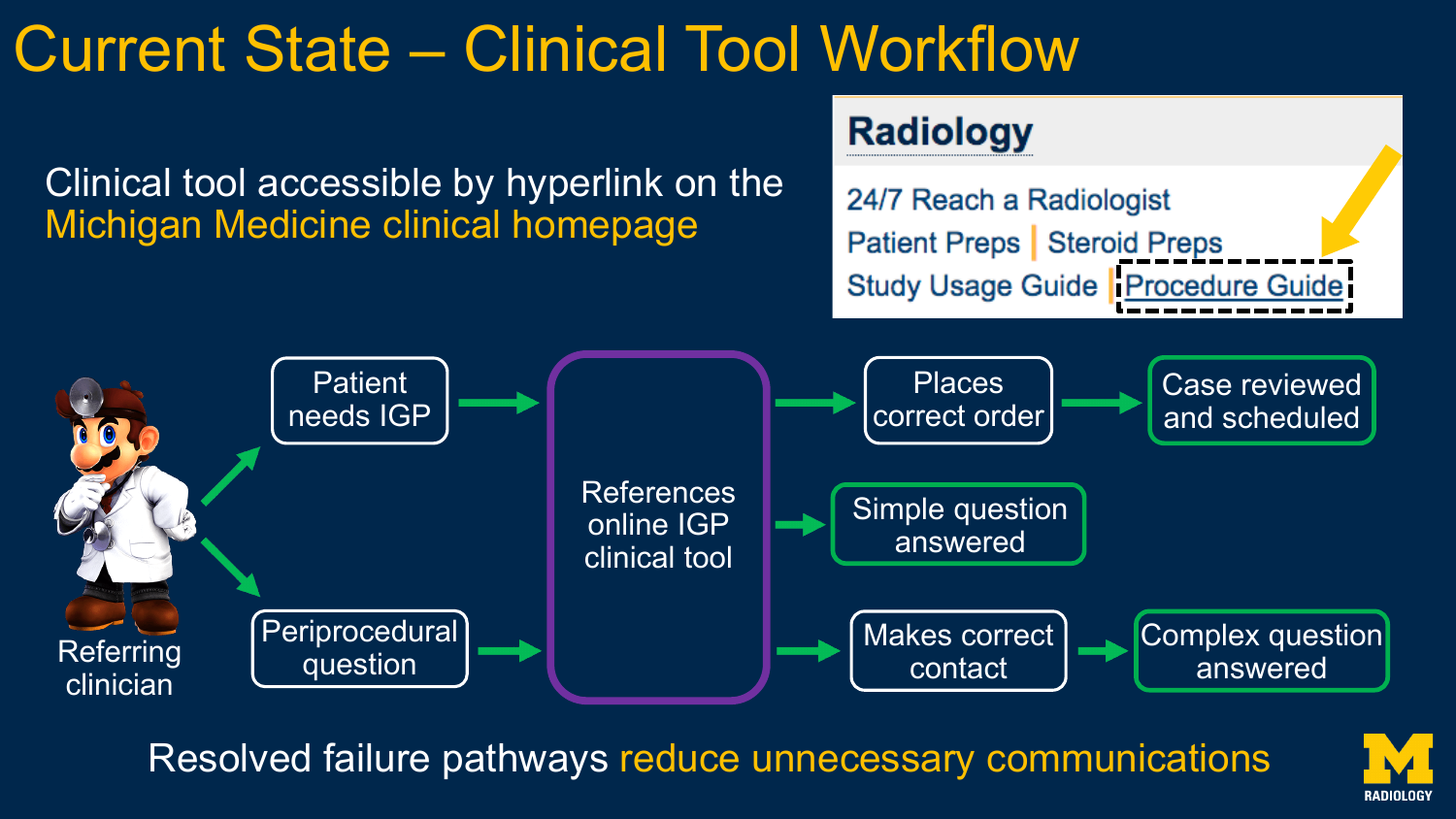### Clinical Tool Workflow Adoption 8/2019 - 9/2020



### Increasing monthly usage by referring clinicians since implementation

On and off hour utilization indicates integration into routine workflows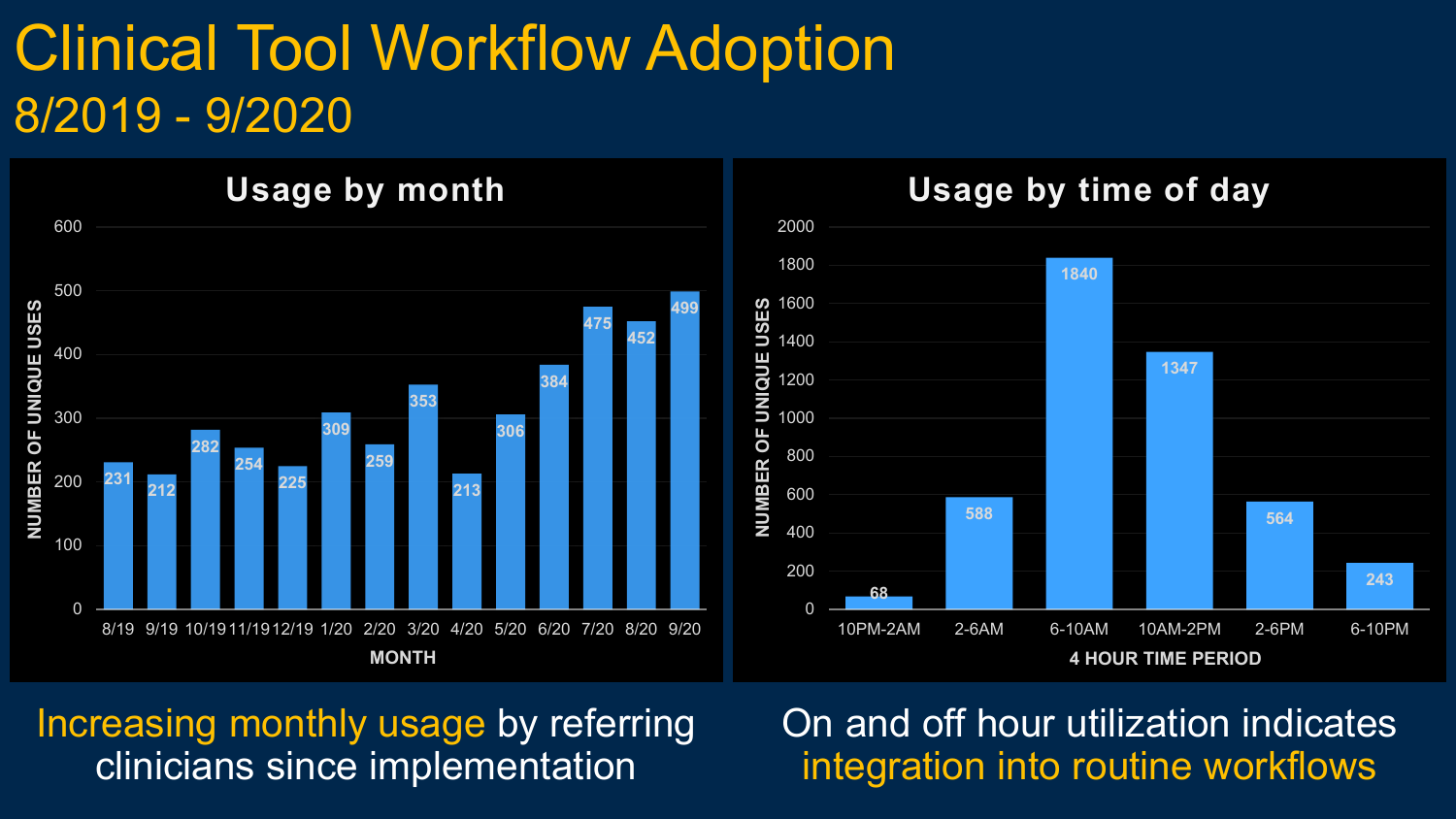

#### Comparison of outcome measures

|                                           | 8/2018             | 8/2019                                    | 8/2020             | p         |
|-------------------------------------------|--------------------|-------------------------------------------|--------------------|-----------|
| <b>Misdirected new</b><br><b>consults</b> | 34%<br>$(n = 337)$ | <b>Implementation</b><br>of clinical tool | 27%<br>$(n = 273)$ | 0.043     |
| <b>Simple management</b><br>questions     | 35%<br>$(n = 398)$ |                                           | 15%<br>$(n = 248)$ | < 0.00001 |

Significant decrease in misdirected consults and simple management questions